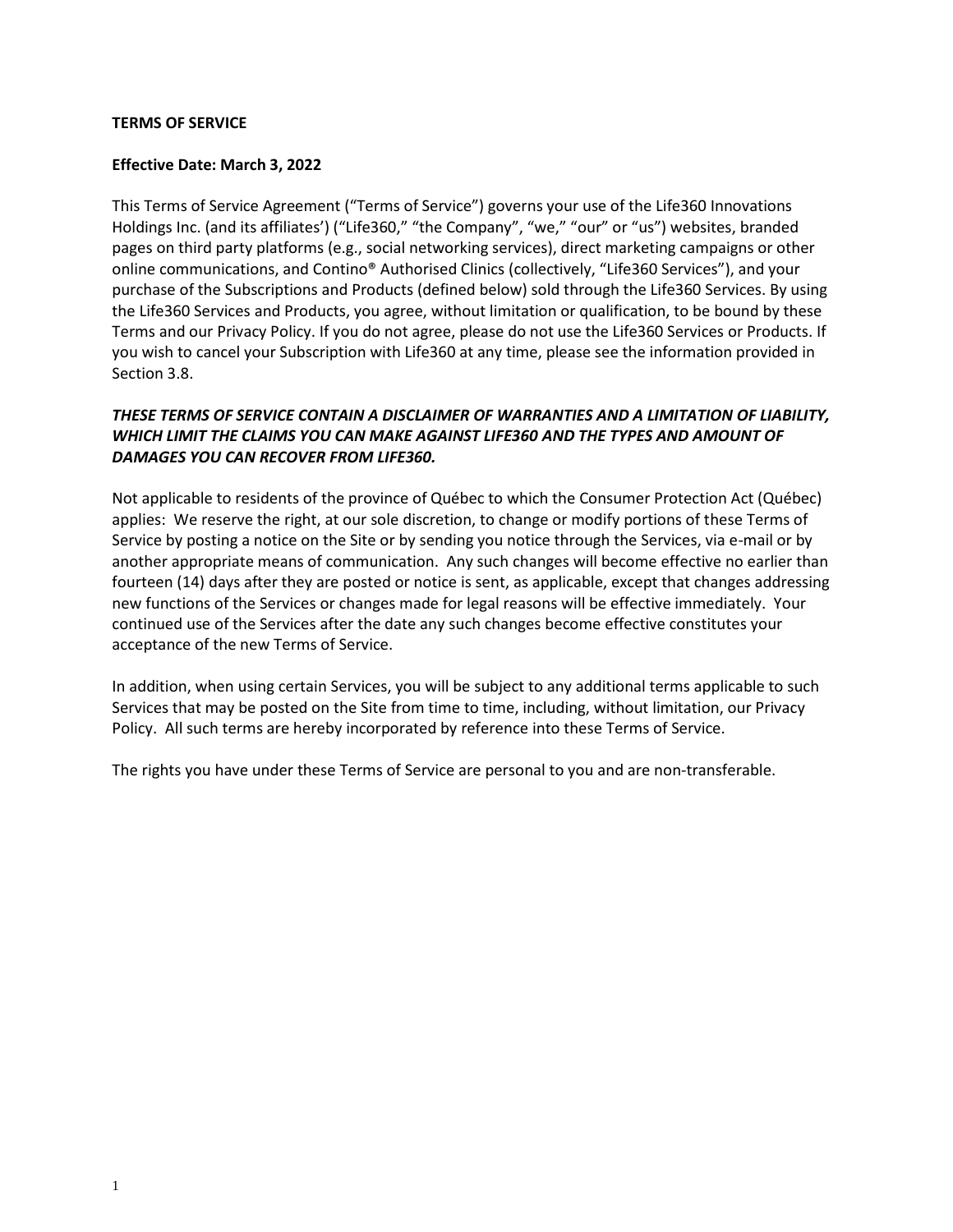### **1. ELIGIBILITY**

You must be at least the age of majority in the jurisdiction where you are accessing the Life360 Services to visit or use the Life360 Services in any manner. By visiting or using any of the Life360 Services, you represent and warrant to Life360 that you are the age of majority in the jurisdiction where you are accessing the Life360 Services or older, and that you have the right, authority, and capacity to agree to and abide by these Terms. You also represent and warrant to Life360 that you will use the Life360 Services in a manner consistent with any and all applicable laws and regulations.

# **2. USE OF THE LIFE360 SERVICES**

### **2.1 No Medical or Other Professional Advice Rendered**

You acknowledge that any information offered to you by Life360, whether about the Life360 Services, the Products or otherwise, is intended for informational purposes only and not as a substitute for the advice of any other medical professional. Although Life360 may provide referrals to independent healthcare practitioners, including Contino® Authorised Clinics and Trainers, Life360 does not provide medical advice. It is essential that you not make any medical decisions without first consulting with your doctor or other healthcare professional. Life360's communications with you, whether through the Life360 Services, through the Product Instructions for Use (IFUs), or through emails or other direct forms of communication, do not create a medical professional-patient relationship in any respect nor do they represent an expansion of the Company's Privacy Policy.

Never disregard professional medical advice or delay in seeking it because of information provided through the Life360 Services, in the IFUs or in any other communication from Life360.

#### IF YOU THINK YOU MAY HAVE A MEDICAL EMERGENCY, CALL YOUR DOCTOR OR 911 IMMEDIATELY.

You agree that you must evaluate, and bear all risks associated with, the use of the Life360 Services and any information provided by Life360, including any reliance on the accuracy, completeness, or usefulness of such information.

#### **2.2 User Conduct**

In the course of using the Services, you agree to **not**:

(a) interfere with or disrupt the Life360 Services or servers or networks connected to the Life360 Services, or disobey any requirements, procedures, policies, or regulations of networks connected to the Life360 Services; or

(b) violate any applicable local, state, provincial, national or international law, or any regulations having the force of law, or any guidelines, policies, rules, codes or similar directives of any governmental entity or agency (collectively, "Applicable Law");

(c) impersonate any person or entity, or falsely state or otherwise misrepresent your affiliation with a person or entity;

(d) reverse engineer, disassemble or de-compile the Services or the Products (defined below); or

(e) obtain or attempt to access or otherwise obtain any materials or information

through any means not intentionally made available or provided for through the Services.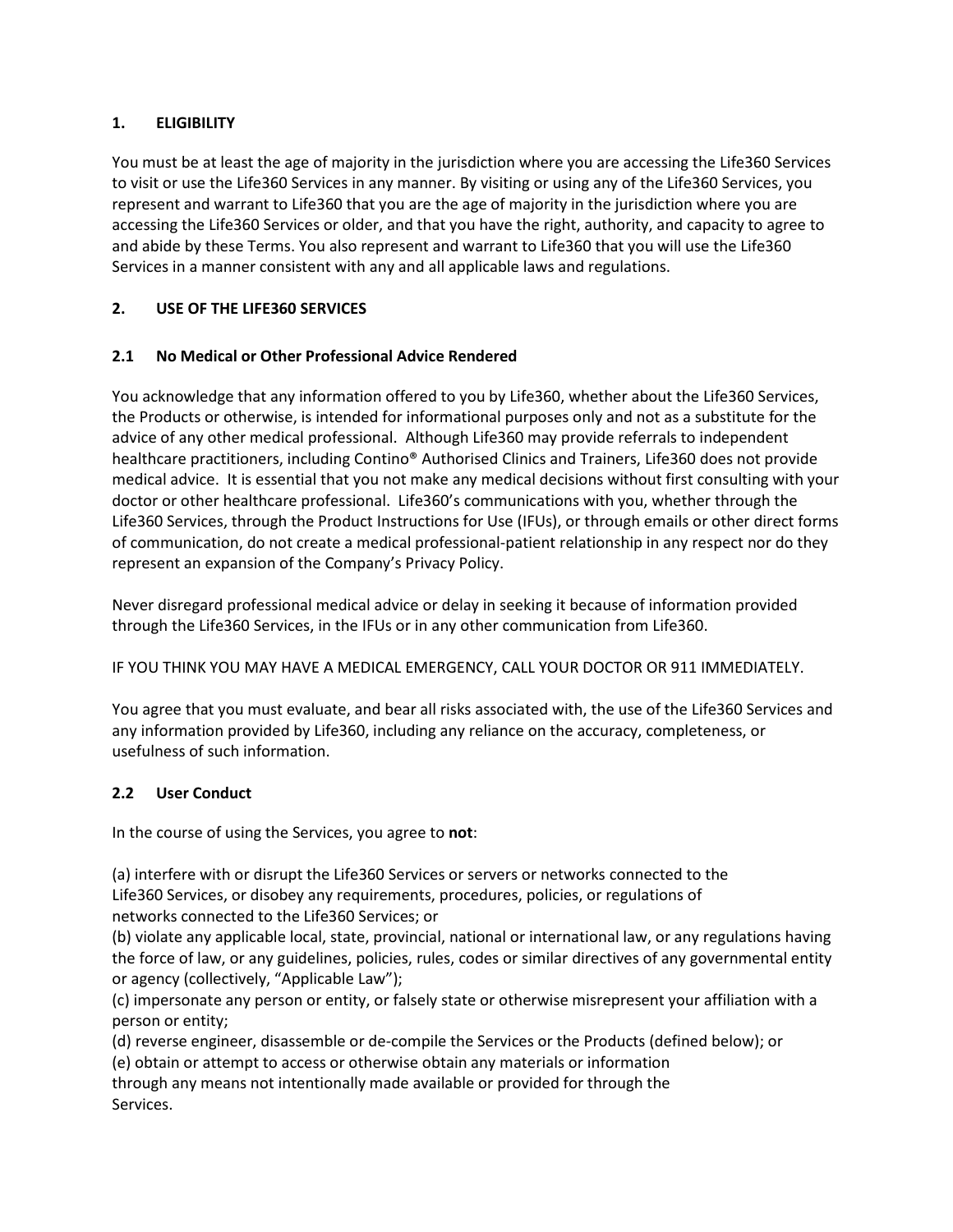# **2.3 Modifications to Services**

# **Not applicable to residents of the province of Québec to which the Consumer Protection Act (Québec) applies:**

Life360 reserves the right to modify, suspend or discontinue, temporarily or permanently, the Services (or any part thereof) with or without notice. You agree that Life360 will not be liable to you or to any third party for any modification, suspension, or discontinuance of the Service.

### **2.4 Mobile Services**

To the extent you access the Life360 Services through a mobile device, your wireless service carrier's charges, data rates and other fees may apply, and you will be responsible for all those fees.

### **2.5 Commercial Use**

Unless otherwise expressly authorised herein or in the Life360 Services, you agree not to display, distribute, license, perform, publish, reproduce, duplicate, copy, create derivative works from, modify, sell, resell, exploit, transfer or upload for any commercial purposes, any portion of the Life360 Services, use of the Life360 Services, or access to the Life360 Services. The Life360 Services are for your personal use only.

### **2.6 Intellectual Property Rights**

#### *Service Content, Products, Software and Trademarks:*

You acknowledge and agree that the Life360 Services may contain content or features (**Service Content**), including but not limited to Life360 Innovations, Contino®, Contino® Authorised Clinic, and Contino® Authorised Trainer, that are protected by copyright, patent, trade-mark, trade secret or other proprietary rights and laws.

Except as expressly authorised by Life360, you agree not to modify, copy, frame, scrape, rent, lease, loan, sell, distribute or create derivative works based on the Life360 Services or the Service Content, in whole or in part. In connection with your use of the Life360 Services you will not engage in or use any data mining, robots, scraping or similar data gathering or extraction methods. If you are blocked by Life360 from accessing the Life360 Services (including by blocking your IP address), you agree not to implement any measures to circumvent such blocking (e.g., by masking your IP address or using a proxy IP address).

Any use of the Life360 Services and/or the Service Content other than as specifically Authorised herein is strictly prohibited. The technology and software underlying the Life360 Services or distributed in connection therewith (the **Software**) is the property of Life360, our affiliates and our partners. You agree not to copy, modify, create a derivative work of, reverse engineer, reverse assemble or otherwise attempt to discover any source code, sell, assign, sublicense, or otherwise transfer any right in the Software of Life360 Services. Any rights not expressly granted herein are reserved by Life360.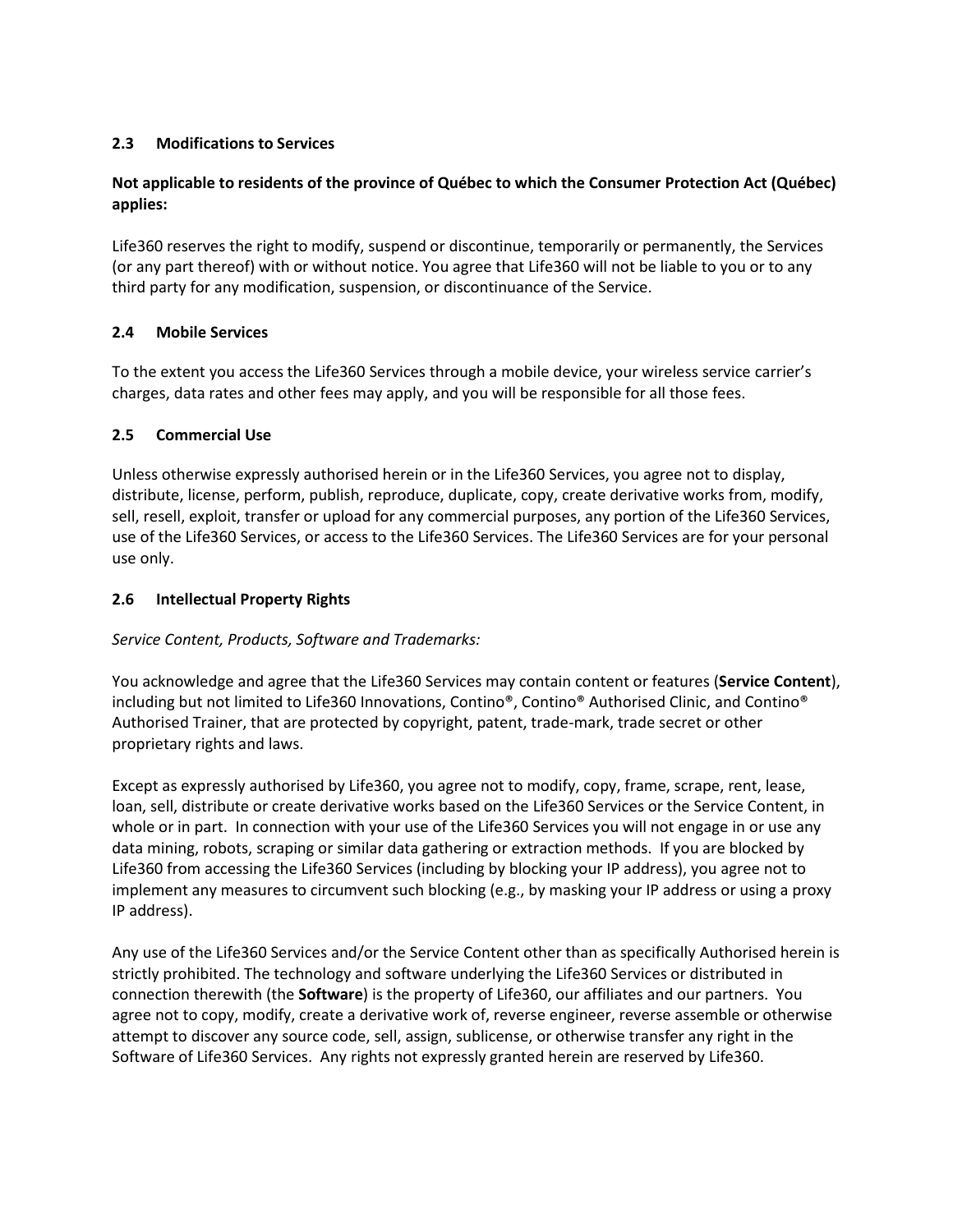The Company names (including its business/trade names) and logos displayed in connection with the Services are trade-marks and service marks of Company (collectively, the **Company Trademarks**). Other company, product, and service names and logos used and displayed via the Life360 Services may be trademarks or service marks of their respective owners who may or may not endorse or be affiliated with or connected to Life360. Nothing in these Terms of Service or the Life360 Services should be construed as granting, by implication, estoppel, or otherwise, any license or right to use any of Company Trademarks, including but not limited to Life360 Innovations, Contino®, Contino® Authorised Clinic, or Contino® Authorised Trainer, without our prior written permission in each instance. All goodwill generated from the use of Company Trademarks will inure to our exclusive benefit.

# *User Content Transmitted Through the Life360 Services*

You acknowledge and agree that any questions, comments, suggestions, ideas, feedback or other information about the Life360 Services, or the Products (as defined below) (**Submissions**), provided by you to Life360, a Contino® Authorised Clinic or a Contino® Authorised Trainer are non-confidential and you will and do hereby grant to Life360 a perpetual non-exclusive license for the unrestricted use and dissemination of the Submissions for any purpose, commercial or otherwise, without acknowledgment or compensation to you (and subject only to Life360's obligation to protect your privacy). You represent and warrant to Life360 that you have rights sufficient to provide the Submissions to Life360 for the uses described above. You will and do hereby waive in full of your moral rights in and to the Submissions.

You acknowledge and agree that Life360 may preserve Submissions and may also disclose Submissions if required to do so by law or in the good faith belief that such preservation or disclosure is reasonably necessary to: (a) comply with legal process, applicable laws or government requests; (b) enforce these Terms of Service; (c) respond to claims that any content violates the rights of third parties; or (d) protect the rights, property, or personal safety of Life360, its users and the public. You understand that the technical processing and transmission of the Service, including your Submissions, may involve (a) transmissions over various networks; and (b) changes to conform and adapt to technical requirements of connecting networks or devices.

# **3. TERMS OF SALE**

# **3.1 Sale of Products and Subscriptions**

Life360 sells Contino® branded medical devices and ancillary products (the "Product(s)") to end-user customers ("Clients") through recurring subscription plans, which provide Products to Clients on a regularly scheduled basis ("Subscriptions"). Your Subscription may consist of an initial period for which there is a one-time charge or a Trial Offer (as defined below), followed by recurring periodic charges at current non-promotional rates. Unless you cancel your Subscription, which can be done via the methods described below, the Subscription Services you have signed up for will be automatically extended for successive renewal periods, at the then-current non-promotional rate. By purchasing Products via a Subscription, you acknowledge that such Subscription has an initial and recurring payment feature, and you accept responsibility for all recurring charges prior to the effective date of cancellation of such Subscription Service. All recurring payments relating to Subscription Services are fully earned upon payment.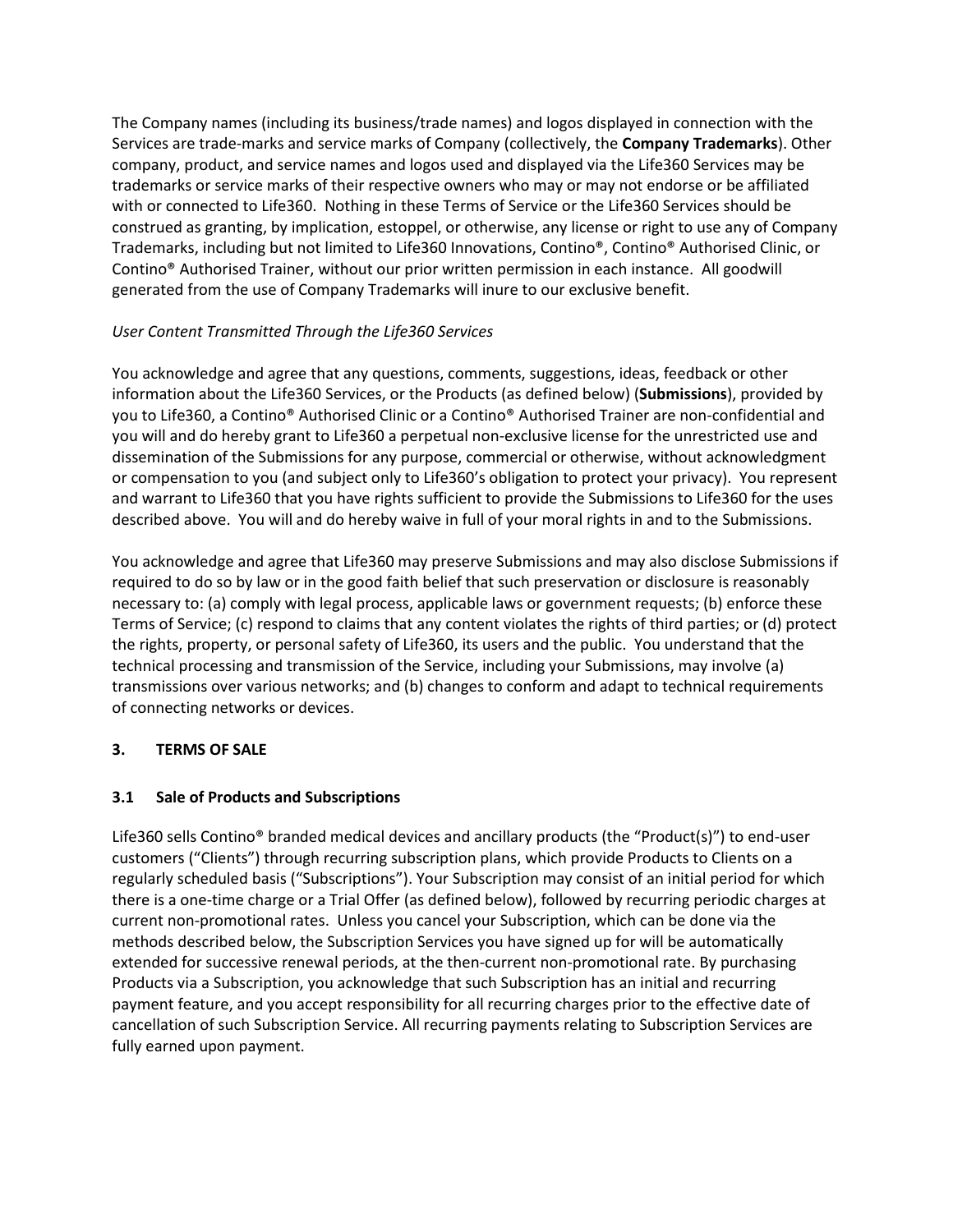Products are only for Clients' own personal, non-commercial use. You may not purchase Products or Subscription for further distribution or resale or for any other commercial or business purpose. The Subscription and all rights and privileges conferred are personal and non-transferable.

THE RESELLING OF PRODUCTS YOU PURCHASE IS STRICTLY PROHIBITED.

# **3.2 Pricing**

Pricing for Subscription and Products (including any applicable shipping and handling fees) can be found on Life360 Services. The price that we initially charge you for your Subscription will be the price as posted on the Life360 Services on the date you first sign-up for a Subscription. All amounts are in Canadian dollars unless otherwise stated.

We reserve the right, in our sole and absolute discretion, to change all or any portion of these Terms of Service and Subscriptions, including, but not limited to, the prices for Subscriptions, at any time and without incurring any liability or obligation whatsoever to you or any other person or entity. We do not provide price protection or refunds in the event of promotions or price decreases. However, where you have a recurring Subscription with us, we will provide you with written notice no later than thirty (30) days before the change comes into force by sending you an email, or using any other contact information we have for you in our discretion – which notice, where required by applicable law or at our discretion, will set out the new clause, or the modified clause and how it read formerly, and the date on which the change will come into effect. You may refuse the change and rescind, or cancel your Subscription without cost, penalty, cancellation fee or cancellation indemnity, by providing us with notice to that effect no later than thirty (30) days after the change comes into force, using the information provided in the notice, if required by applicable law or if the change results in increased obligations to you or a reduction of obligations on us. For instance, if we increase the price of our Subscription and you do not wish to continue to receive the relevant Products at the increased price, then you must cancel your Subscription in accordance with Section 3.8 below. To the fullest extent permitted by applicable law, you must do this at least five (5) working days before the first date we dispatch Products to you after the price change takes effect. Please note that if you are a consumer resident in the province of Quebec, you have 30 days as of the price change to cancel or stop your Subscription. Unless you cancel your Subscription, you will be charged the increased price for the Subscription for all deliveries of the Products after the date on which the price change takes effect. To the fullest extent permitted by applicable law, your continued access to and/or use of the Life360 Services and/or Products and/or Subscription after the date specified in such notice constitutes your full acceptance of, and agreement to be legally bound by, these Terms of Service, as modified.

# **3.3 Trials and Promotions**

Your Subscription may (at Life360's option) start with a promotional trial period, allowing you to receive trial Products at a reduced price ("Trial"). During the Trial period, your Payment Method (as defined below) will be charged for only the Trial price and shipping and taxes (if applicable).

Trials are one-time only for new customers. Any Trial must be used within the specified time of the Trial. For combinations with other promotions and offers, restrictions may apply. Life360 reserves the right, in its sole discretion, to determine your Trial eligibility.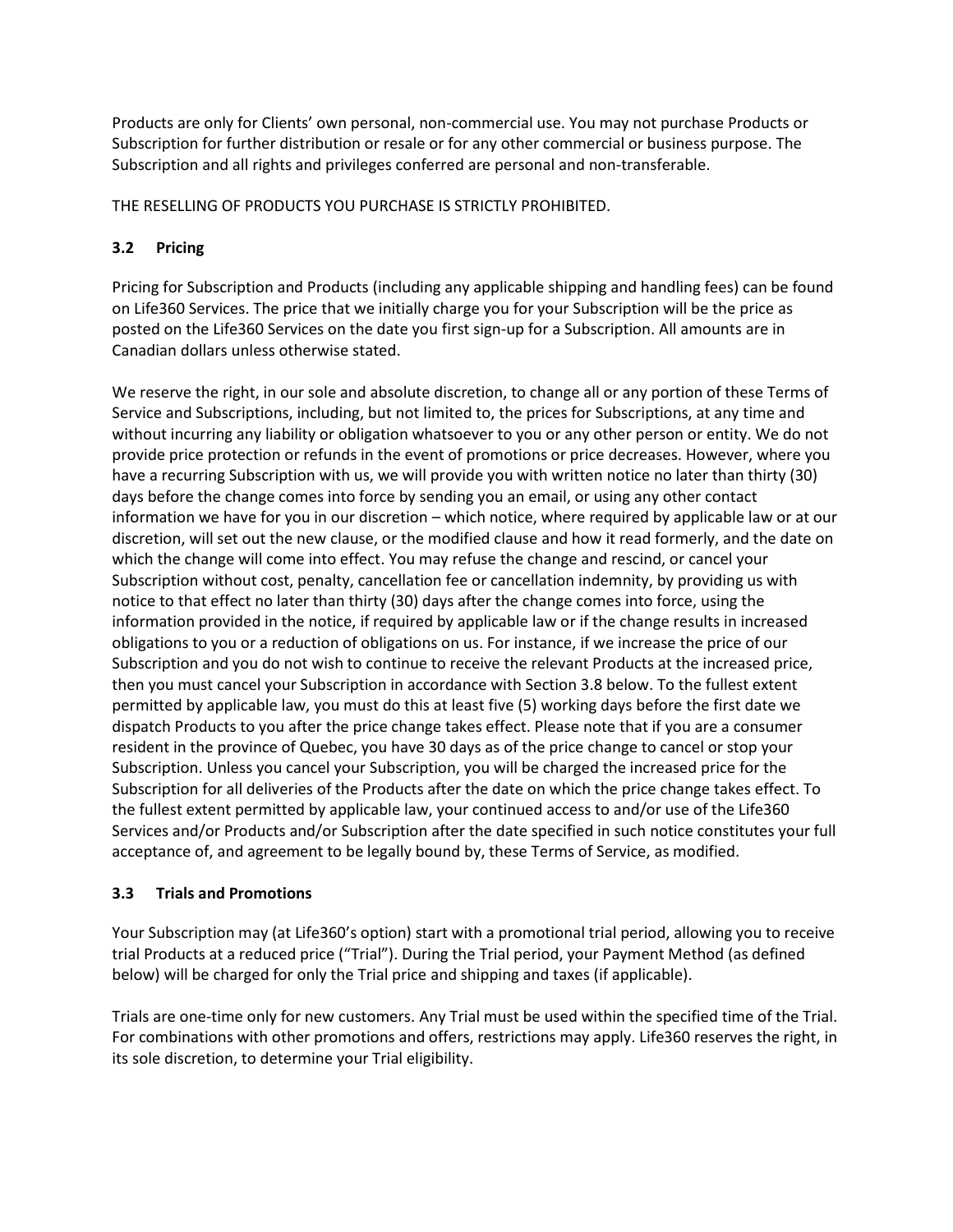You will be required to have a valid credit, debit, or other Life360-accepted payment method ("Payment Method") on file in order to initiate a Trial.

After the end of your Trial, you will receive Products shipped regularly based on your Subscription. Life360 will bill your Payment Method based on your Subscription in accordance with Section 3.4, unless you cancel your Subscription in accordance with Section 3.8.

You will not receive a notice from us that your promotional (reduced Trial) pricing has ended or that the standard rate portion of your Subscription has begun. To avoid being charged after the expiration of your Trial, you must cancel your Subscription prior to the end of the Trial. After the Trial, we will continue to charge your Payment Method for your Subscription fee until you cancel your Subscription. If you cancel prior to the end of the Trial Offer period and are inadvertently charged for a Paid Service, please contact us at [support@life360innovations.com.](mailto:support@life360innovations.com)

Promotional coupons and/or other incentive programs have no cash value and cannot be redeemable for cash and cannot be combined with any other offers. The unauthorised reproduction, re-sale, modification or trade of coupon codes or similar items are prohibited.

Life360 reserves the right, in its absolute discretion, to withdraw or modify any Trial or other offer or promotion at any time without prior notice and with no liability, where it is lawful to do so. Any and all Trials or other offers or promotions advertised on the Life360 Services are void where prohibited, and may be subject to additional terms and limitations. Any such additional terms and limitations are deemed part of these Terms of Service.

### **3.4 Billing & Payment**

#### *Payment Method*

To enrol in a Subscription and Purchase the products, you will be required to provide us information regarding your Payment Method. You represent and warrant to us that such information is true and that you are authorised to use the Payment Method concerned.

You will promptly provide Life360 with updates regarding any changes in your Payment Method or related information (for example, a change in your billing address or credit card expiration date) that may occur.

The terms of your payment will be based on your Payment Method and may be determined by agreements between you and the financial institution, credit card issuer or other provider of your Payment Method.

#### *Billing*

You agree to pay us the amount that is specified for your Subscription in accordance with the terms of such Subscription and these Terms of Service. You hereby authorize Life360 to bill your Payment Method in advance on a periodic basis, in accordance with your Subscription, until you terminate your Subscription, and you further agree to pay any charges so incurred, including but not limited to, any charges due at the time of termination for Products ordered and shipped but not returned prior to termination.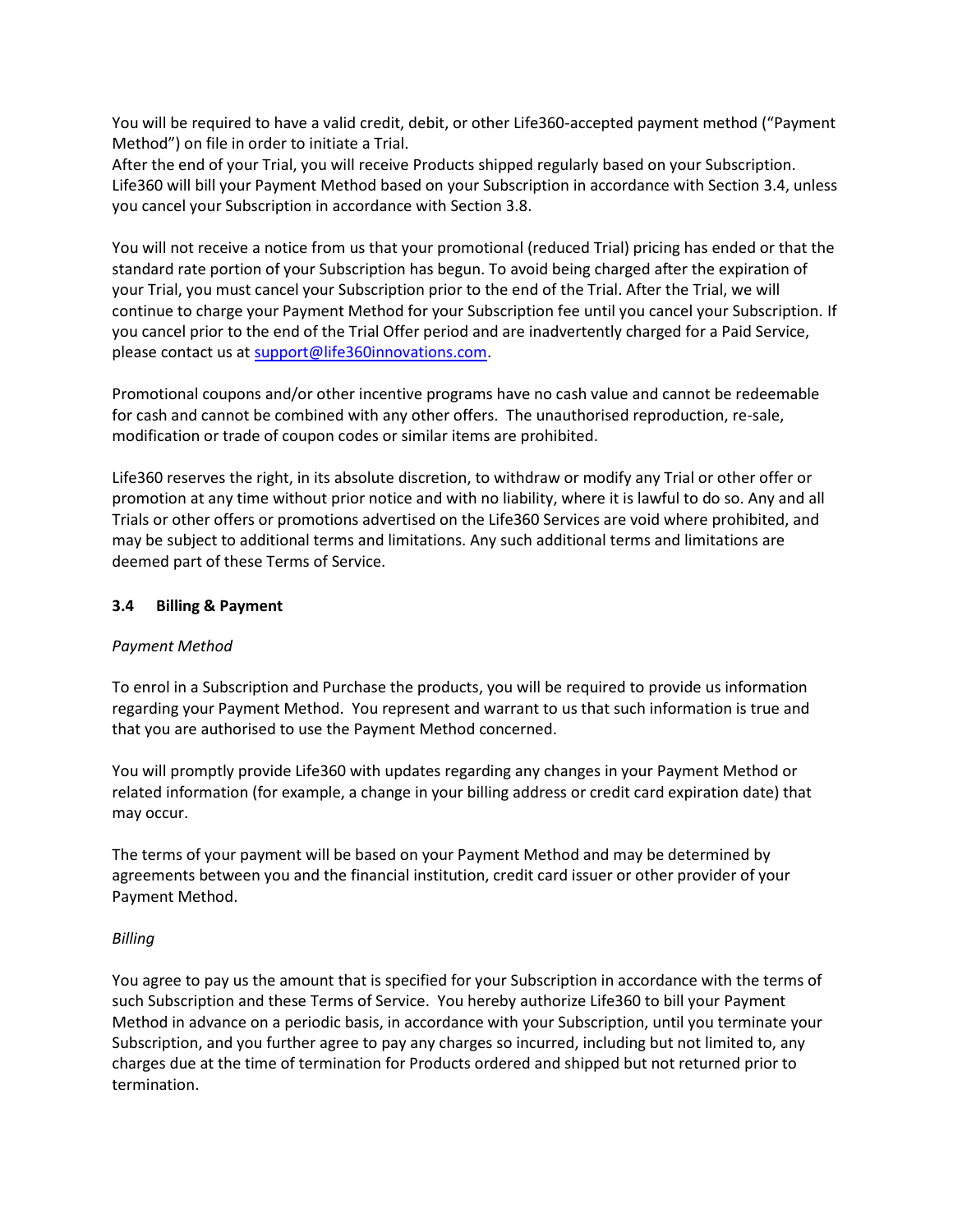If you dispute any charges you must advise Company within sixty (60) days after the date that Company charges you.

### *Payment Processing*

We use third-party payment processors, including Cybersource Corporation and Moneris Solution Corporation, (collectively, the Payment Processor) to bill you for your Subscription through a payment account linked to your client registry in the Company's enterprise resource planning system provided by Oracle Corporation (your Billing Account). The processing of payments will be subject to the terms, conditions and privacy policies of the Payment Processor in addition to these Terms of Service. We are not responsible for errors made by the Payment Processor. By entering into a Subscription, you agree to pay us, through the Payment Processor, all charges at the prices then in effect for any Products or Subscription in accordance with the applicable payment terms and you authorize us, through the Payment Processor, to charge your chosen Payment Method. You agree to make payments using that selected Payment Method. We reserve the right to correct any errors or mistakes that the Payment Processor makes even if it has already requested or received payment.

If we, through the Payment Processor, do not receive payment from you via your Payment Method, you agree to pay all amounts due on your Billing Account upon demand.

# *Change in Amount Authorised*

If the amount to be charged to your Billing Account varies from the amount you pre-authorised (other than due to the imposition or change in the amount of national or international taxes), you have the right to receive, and we shall provide, notice of the amount to be charged and the date of the charge before the scheduled date of the transaction. If, on receipt of such notice, you do not wish to continue with the purchase, you may cancel at any time before the scheduled date of the transaction. Any agreement you have with your payment provider will govern your use of your Payment Method. You agree that we may accumulate charges incurred and submit them as one or more aggregate charges during or at the end of each billing cycle.

# *Reaffirmation of Authorization*

Your non-termination of your Subscription or continued use of Products reaffirms that we are authorised to charge your Payment Method for that Subscription. We may submit those charges for payment and you will be responsible for such charges. This does not waive our right to seek payment directly from you. Your charges may be payable in advance, in arrears, per usage or as otherwise described when you initially enrolled in your Subscription.

# **3.5 Recurring Subscription; Automatic Renewal**

YOU ACKNOWLEDGE AND AGREE THAT EACH SUBSCRIPTION AUTOMATICALLY RENEWS UNLESS YOU CANCEL IT OR WE SUSPEND OR TERMINATE IT IN ACCORDANCE WITH THESE TERMS. WE MAY SUBMIT PERIODIC CHARGES (E.G., QUARTERLY) WITHOUT FURTHER AUTHORIZATION FROM YOU UNTIL YOU PROVIDE PRIOR NOTICE (RECEIPT OF WHICH IS CONFIRMED BY US) THAT YOU HAVE TERMINATED THIS AUTHORIZATION OR WISH TO CHANGE YOUR PAYMENT METHOD. SUCH NOTICE WILL NOT AFFECT CHARGES SUBMITTED BEFORE WE REASONABLY COULD ACT. TO TERMINATE YOUR AUTHORIZATION, OR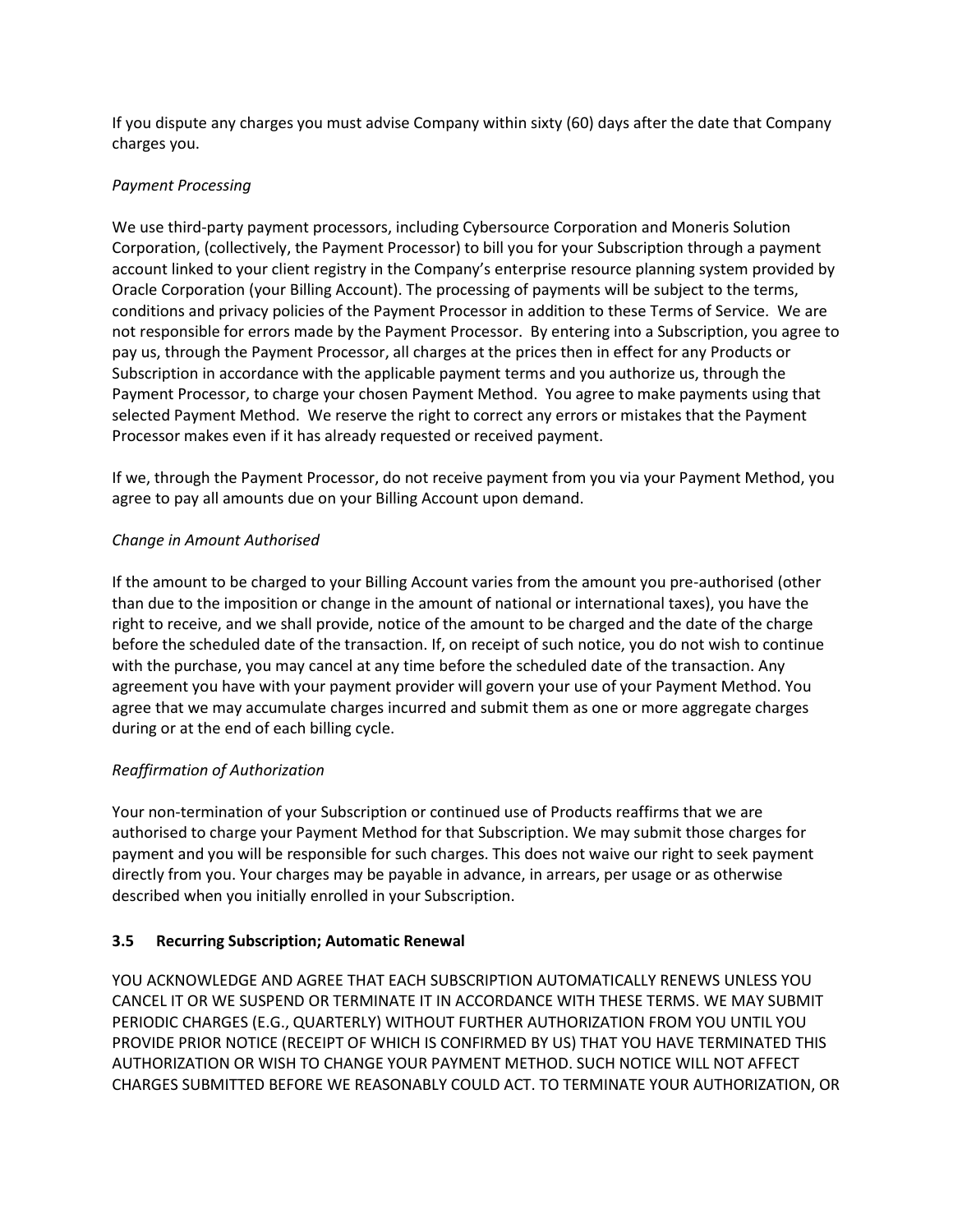TO CHANGE YOUR PAYMENT METHOD OR SUBSCRIPTION SERVICES, CONTACT US AT THE EMAIL ADDRESS OR TOLL-FREE NUMBER IN SECTION 3.8.

Life360 will automatically renew your Subscription and charge your Payment Method based on the Product shipping frequency unless we or you cancel your Subscription in accordance with these Terms.

Your Payment Method will be charged at least one full business day prior to your next Product shipping date. We will charge your Payment Method with the applicable cost of your Subscription and any shipping and handling costs and sales or similar taxes that may be charged with your Subscription. You authorize this renewal by agreeing to the automatic renewal of your Subscription and these Terms during the Subscription sign-up process.

To avoid being charged, you must cancel your Subscription in according with Section 3.8. We will continue to bill your Payment Method on a recurring basis until you cancel.

#### **3.6 Delivery**

With the exception of trial Products provided to you in-person by a Contino® Authorised Clinic, Products will be delivered by Canada Post, United Parcel Service, or another courier services.

Title and risk of loss for the Products pass to you upon delivery to the shipping address you provided to us, provided full payment of all sums due in respect of the Products, including any delivery charges, has been received.

#### **3.7 Returns and Refunds:**

It is important to us is that you are satisfied with the Products. If that is not the case, you may return the Products in accordance with this section.

If you have opened the mailing box in which the Products were shipped, you may return the Products for any reason up to 60 days after you received them for a refund of up to \$125 per unopened Contino® urethral insert, less a pro-rata portion of any discounts received, to a maximum of the Subscription charge (i.e., excluding shipping and handling costs), less a \$50.00 restocking fee.

If any of the Products you receive are defective or are in an open mailing package, you may return those Products to Life360 at any time for a full refund (i.e., including shipping and handling costs), with no restocking fee, by following the instructions in our Limited Warranty.

You may also have additional rights to terminate your agreement with us and return the Products under Applicable Law.

If you are not satisfied with the Products, please reach out to us at support@life360innovations.com or +1 (833) 543 3311 and give us a chance to make you a satisfied client.

Please note that we cannot offer refunds, exchanges or customer service for products that have been acquired from an unauthorised reseller, including, but not limited to, any seller on Amazon, eBay or similar online marketplaces.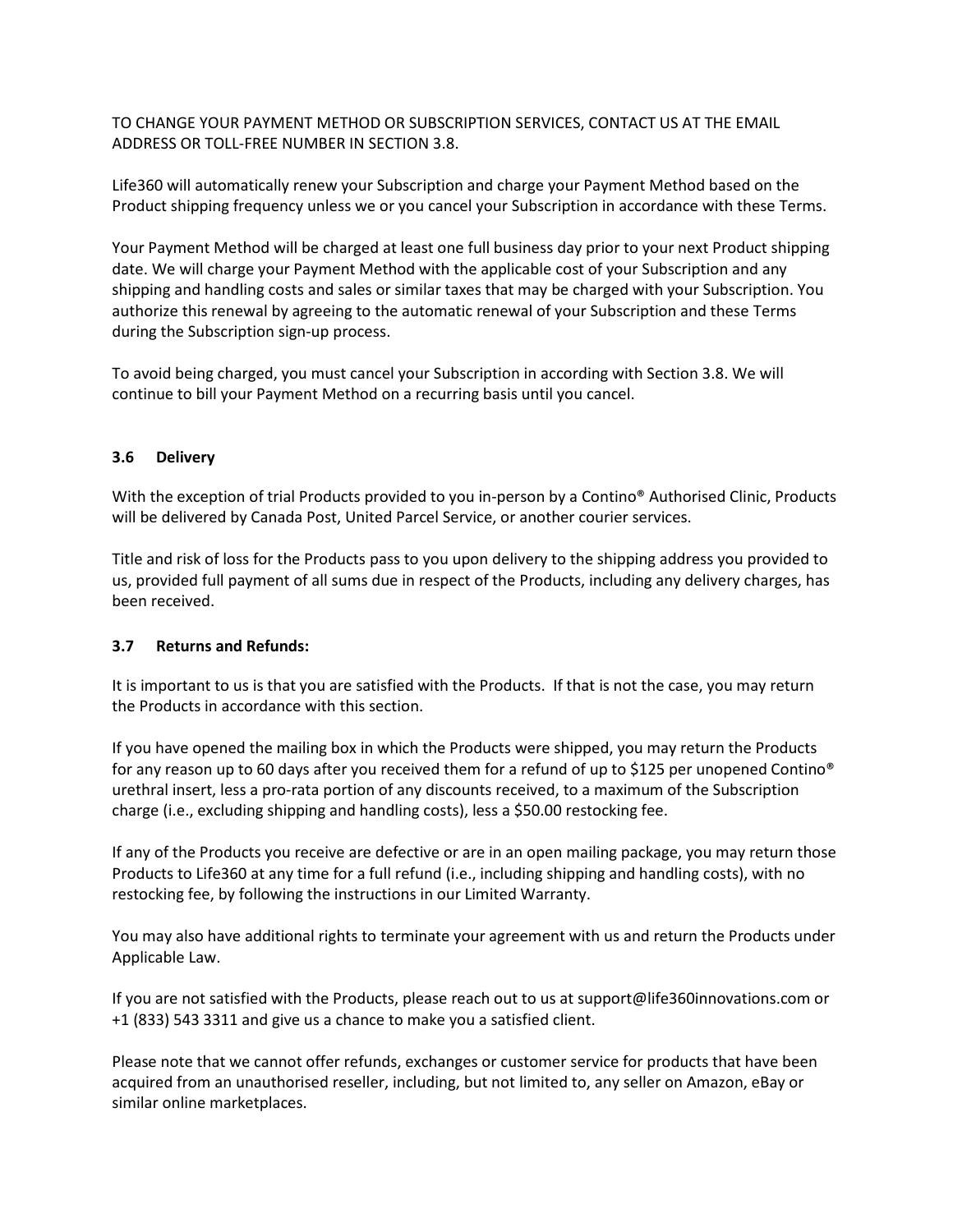### **3.8 Subscription Cancellation**

#### *Cancellation by Us*

We may cancel your Subscription at any time if you do not make any payment to us when it is due and you still do not make payment within sixty (60) days of us reminding you that payment is due. We reserve the right to not dispatch any Products to you unless your payment for those Products has cleared.

We may also cancel your Subscription at any time if any of the following conditions are met: (a) if you do not, within a reasonable time of us asking for it, provide us with information that is necessary for us to provide the Product(s), for example, your postal address; (b) if you do not, within a reasonable time, allow us to deliver the Product(s) to you; or (c) if we suspect that a purchase was fraudulently made or an account was fraudulently set up.

#### *Cancellation by You*

To change or cancel your Subscription at any time, call us at 833-543-3311, or email us at [support@life360innovations.com.](mailto:support@life360innovations.com) If you cancel your Subscription, your Subscription will not be renewed after your then-current subscription term expires. Cancellation requests submitted in this manner must be received at least five (5) full business days prior to your next shipping date to avoid being charged for that shipment. Cancellation requests received after that shall take effect the following month. To the fullest extent permitted by applicable law, cancellation requests received by Life360 through any other channels which Life360 makes available to you for this purpose may take up to five (5) business days to process—you may be charged for your next delivery if your cancellation request is not received in time for processing before your next delivery date.

If you cancel your Subscription, you will enjoy your Subscription benefits until the end of the thencurrent Subscription term for which you have paid. You will not be eligible for a prorated refund of any portion of the Subscription fees paid, except to the extent permitted under Section 3.7.

#### **3.9 Your Obligations Regarding Your Subscription**

By entering into a Subscription for the Products, you represent and warrant that you are at least 18 years of age, have a valid personal health requirement to use the Products that you are ordering, and that the personal information you provide to Life360 and your Contino® Authorised Clinic is accurate and complete. You further agree that you will use the Products in accordance with the instructions for use (**IFUs**), the product labeling and the instructions provided to you by the Contino® Authorised Clinic.

#### **3.10 Health Information**

By entering into a Subscription for the Products , you consent to Life360 (i) collecting relevant health information related to the use of the Products and/or (ii) contacting your Contino® Authorised Clinic to obtain such information.

Your relevant personal and health information, email address and certain other information about you are governed by our Privacy Policy.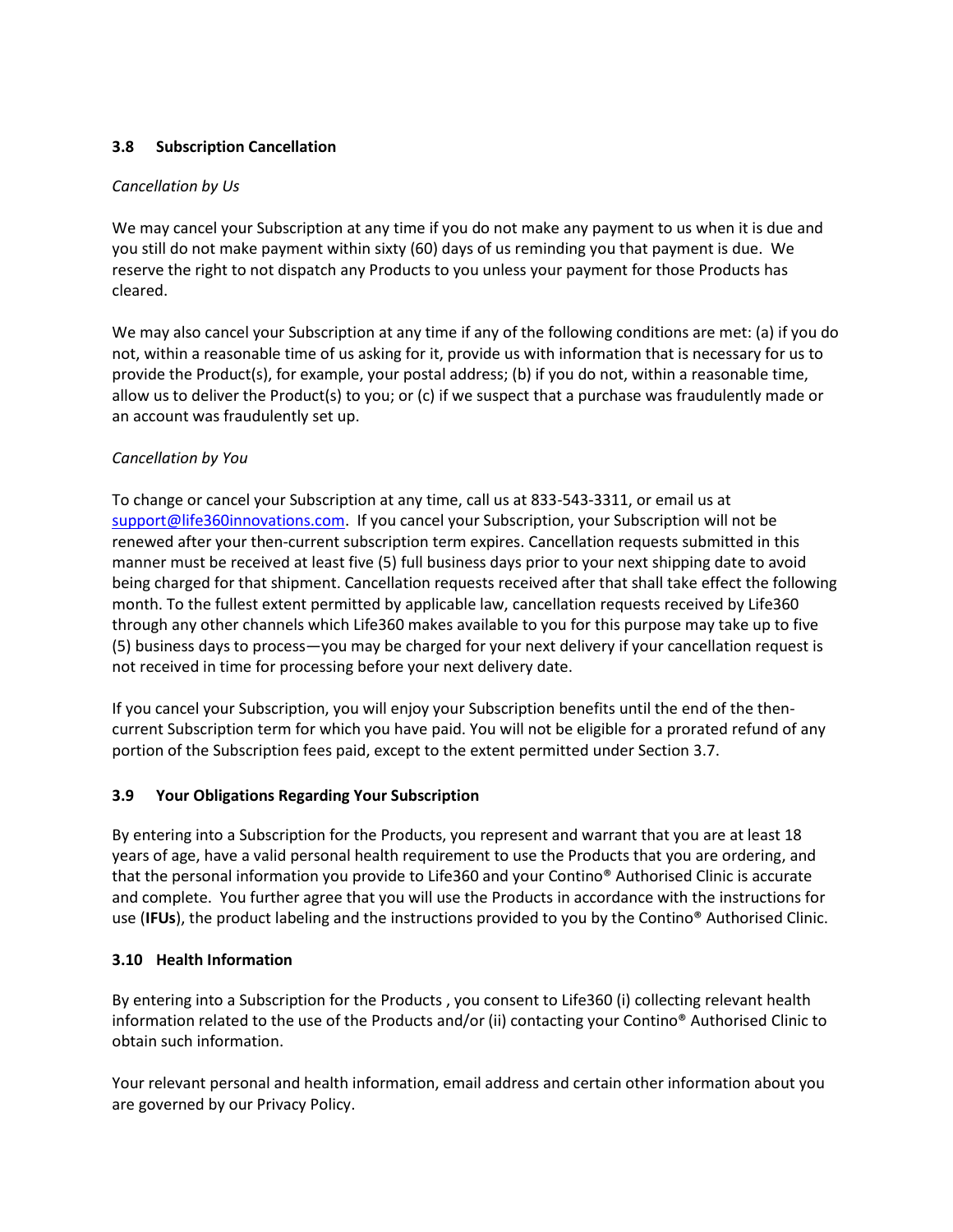# **3.11 Life360 Referral Program**

Life360 may offer a referral program ("Referral Program") that provides its Clients the opportunity to offer their friends, family, or other individuals ("Prospective Clients") with a unique referral ID link ("Personal Referral Link") that a Prospective Client can use to sign up for a Subscription. For each Qualified Referral generated through the Client's Personal Link, the Client may receive a credit. Life360 reserves the right to terminate this Program at any time for any reason, or disqualify any Client or Prospective Client at any time from participation in the Program, pursuant to the amendment provision set out at Section 3.2, above. Clients and Prospective Clients who wish to take part in the Referral Program are bound by these Terms, in addition to the Referral Program terms and conditions. To review the Referral Program terms and conditions, please visit [www.mycontino.com.](http://www.mycontino.com/)

# **4. Third Party Websites**

The Life360 Services may provide, or third parties may provide, links or other access to other sites and resources on the Internet. Life360 has no control over such sites and resources and is not responsible for and does not endorse such sites and resources, including but not limited to any medical professionals. You further acknowledge and agree that Life360 will not be responsible or liable, directly or indirectly, for any damage or loss caused or alleged to be caused by or in connection with use of or reliance on any content, events, goods or services available on or through any such site or resource. Any dealings you have with third parties, including other medical professionals, found while using the Life360 Services are between you and the third party, and you agree that Company is not liable for any loss or claim that you may have against any such third party.

# **5. Indemnity and Release**

You agree to release, indemnify and hold Life360 and its affiliates and their officers, employees, directors and agents harmless from any from any and all losses, liabilities, damages, expenses, including reasonable legal fees, rights, claims, actions of any kind and injury (including death) (collectively, **Damages**) arising out of or relating to your use of the Products, Life360 Services, any Service Content, your connection to the Service, your violation of these Terms of Service or your violation of any rights of another.

# **6. Disclaimer of Warranties**

YOUR USE OF THE LIFE360 SERVICES IS AT YOUR SOLE RISK. EXCEPT AS SET OUT IN THESE TERMS OF SERVICE AND THE LIFE360 LIMITED WARRANTY, AND AS PERMITTED BY APPLICABLE LAWS, THE LIFE360 SERVICES AND PRODUCTS ARE PROVIDED ON AN "AS IS" AND "AS AVAILABLE" BASIS AND THE COMPANY EXPRESSLY DISCLAIMS ALL REPRESENTATIONS, WARRANTIES, ENDORSEMENTS AND CONDITIONS OF ANY KIND, WHETHER EXPRESS, IMPLIED OR STATUTORY, INCLUDING, BUT NOT LIMITED TO THE IMPLIED WARRANTIES OF MERCHANTABILITY, MERCHANTABLE QUALITY, FITNESS FOR A PARTICULAR PURPOSE, TITLE, NON-INFRINGEMENT AND THOSE ARISING BY STATUTE OR OTHERWISE IN LAW OR FROM A COURSE OF DEALING OR USAGE OF TRADE. EXCEPT AS SET OUT IN THE SECTION ABOVE TITLED "RETURN POLICY", COMPANY MAKES NO WARRANTY AND THERE ARE NO CONDITIONS THAT (I) THE LIFE360 SERVICES AND PRODUCTS WILL MEET YOUR REQUIREMENTS, (II) THE LIFE360 SERVICES WILL BE UNINTERRUPTED, TIMELY, SECURE, OR ERROR-FREE, (III) THE RESULTS THAT MAY BE OBTAINED FROM THE USE OF THE LIFE360 SERVICES AND PRODUCTS WILL BE ACCURATE OR RELIABLE,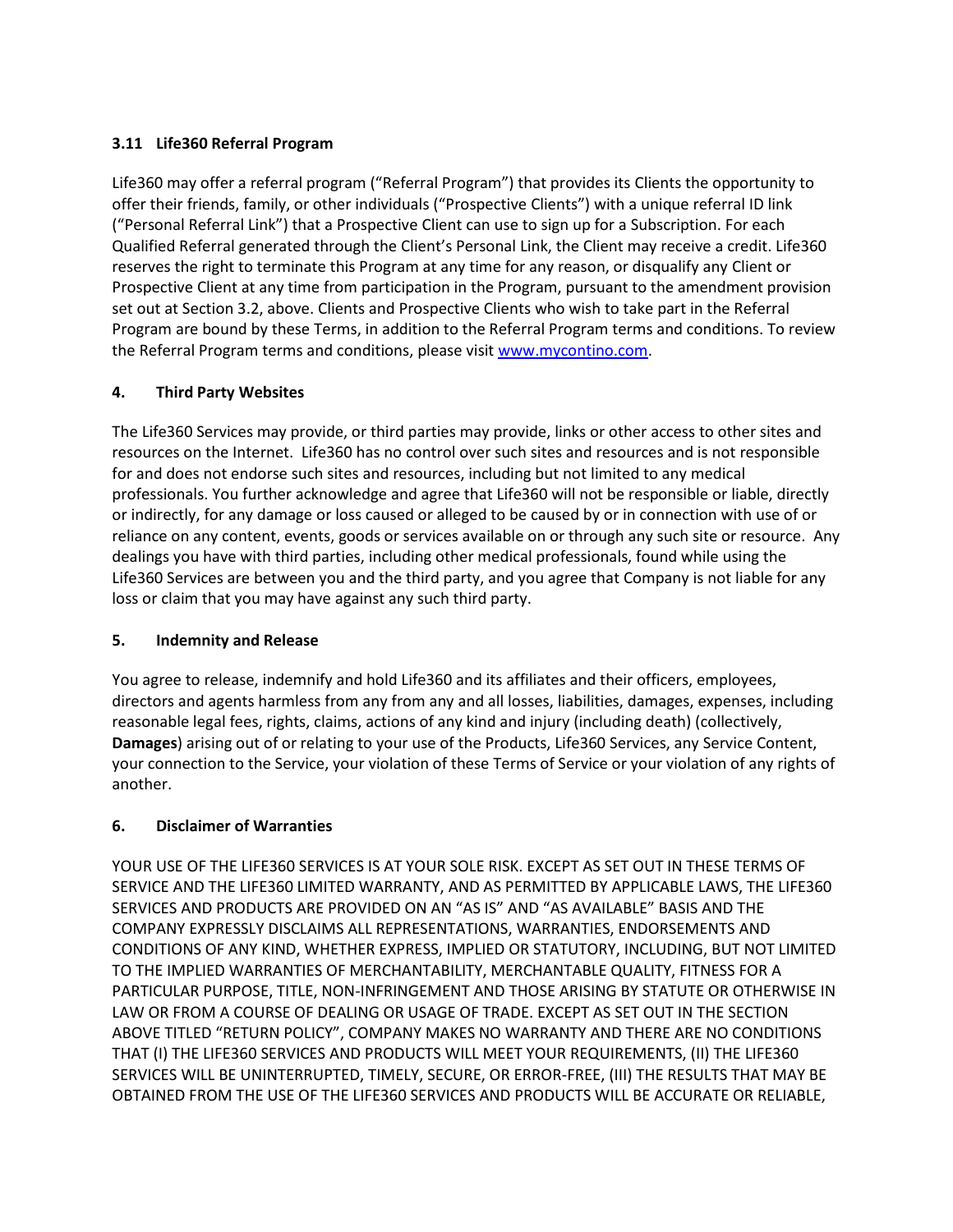OR (IV) THE QUALITY OF ANY PRODUCTS, SERVICES, INFORMATION, OR OTHER MATERIAL PURCHASED OR OBTAINED BY YOU THROUGH THE LIFE360 SERVICES WILL MEET YOUR EXPECTATIONS.

# **7. Limitation of Liability**

# **Not applicable to residents of the province of Québec to which the Consumer Protection Act (Québec) applies:**

YOU EXPRESSLY UNDERSTAND AND AGREE THAT COMPANY WILL NOT BE LIABLE FOR ANY INDIRECT, INCIDENTAL, SPECIAL, CONSEQUENTIAL, EXEMPLARY DAMAGES, OR DAMAGES FOR LOSS OF PROFITS INCLUDING BUT NOT LIMITED TO, DAMAGES FOR LOSS OF GOODWILL, USE, DATA OR OTHER INTANGIBLE LOSSES (EVEN IF COMPANY HAS BEEN ADVISED OF THE POSSIBILITY OF SUCH DAMAGES), WHETHER BASED ON CONTRACT, TORT, NEGLIGENCE, STRICT LIABILITY OR OTHERWISE, IN LAW OR EQUITY, RESULTING FROM: (I) THE USE OR THE INABILITY TO USE THE SERVICE; (II) THE COST OF PROCUREMENT OF SUBSTITUTE GOODS AND SERVICES RESULTING FROM ANY GOODS, DATA, INFORMATION OR SERVICES PURCHASED OR OBTAINED OR MESSAGES RECEIVED OR TRANSACTIONS ENTERED INTO THROUGH OR FROM THE SERVICE; (III) UNAUTHORISED ACCESS TO OR ALTERATION OF YOUR TRANSMISSIONS OR DATA; (IV) STATEMENTS OR CONDUCT OF ANY THIRD PARTY ON THE SERVICE; OR (V) ANY OTHER MATTER RELATING TO THE SERVICE. IN NO EVENT WILL COMPANY'S TOTAL LIABILITY TO YOU FOR ALL DAMAGES EXCEED THE AMOUNT YOU HAVE PAID COMPANY IN THE LAST SIX (6) MONTHS, OR, IF GREATER, ONE HUNDRED DOLLARS (\$100). SOME JURISDICTIONS DO NOT ALLOW THE EXCLUSION OF CERTAIN WARRANTIES OR THE LIMITATION OR EXCLUSION OF LIABILITY FOR INCIDENTAL OR CONSEQUENTIAL DAMAGES. ACCORDINGLY, SOME OF THE ABOVE LIMITATIONS SET FORTH ABOVE MAY NOT APPLY TO YOU. IF YOU ARE DISSATISFIED WITH ANY PORTION OF THE LIFE360 SERVICES OR WITH THESE TERMS OF SERVICE, YOUR SOLE AND EXCLUSIVE REMEDY IS TO DISCONTINUE USE OF THE SERVICE AND/OR RETURN THE PRODUCT CONCERNED IN ACCORDANCE WITH COMPANY'S RETURN POLICY PRESCRIBED ABOVE.

Not applicable to residents of the province of Québec to which the Consumer Protection Act (Québec) applies: Description of Products: Company makes every effort to provide accurate descriptions of the products sold through the Service. However, we do not make any warranties or representations as to whether those descriptions or any other content on the Life360 Services are accurate, current or free from error. If you believe that a product you purchased on the Life360 Services is other than as Company describes, your sole remedy is to return it in unused condition for a refund of the monies paid for the product concerned as provided in the Return Policy set forth above in these Terms of Service.

# **8. Termination**

You agree that Life360, in its sole discretion, may suspend or terminate your Subscription (or any part thereof) or use of the Life360 Services, for any reason, including, without limitation, for lack of use or if the Company believes that you have violated or acted inconsistently with the letter or spirit of these Terms of Service. Any suspected fraudulent, abusive or illegal activity that may be grounds for termination of your Subscription or use of the Life360 Services, may be referred to appropriate law enforcement authorities. The Company may also in its sole discretion and at any time discontinue providing the Life36 Services, or any part thereof, with or without notice. You agree that any termination of the Life360 Services under any provision of these Terms of Service may be affected without prior notice, and acknowledge and agree that the Company may immediately cancel your Subscription and all related information and files in your customer registry and/or bar any further access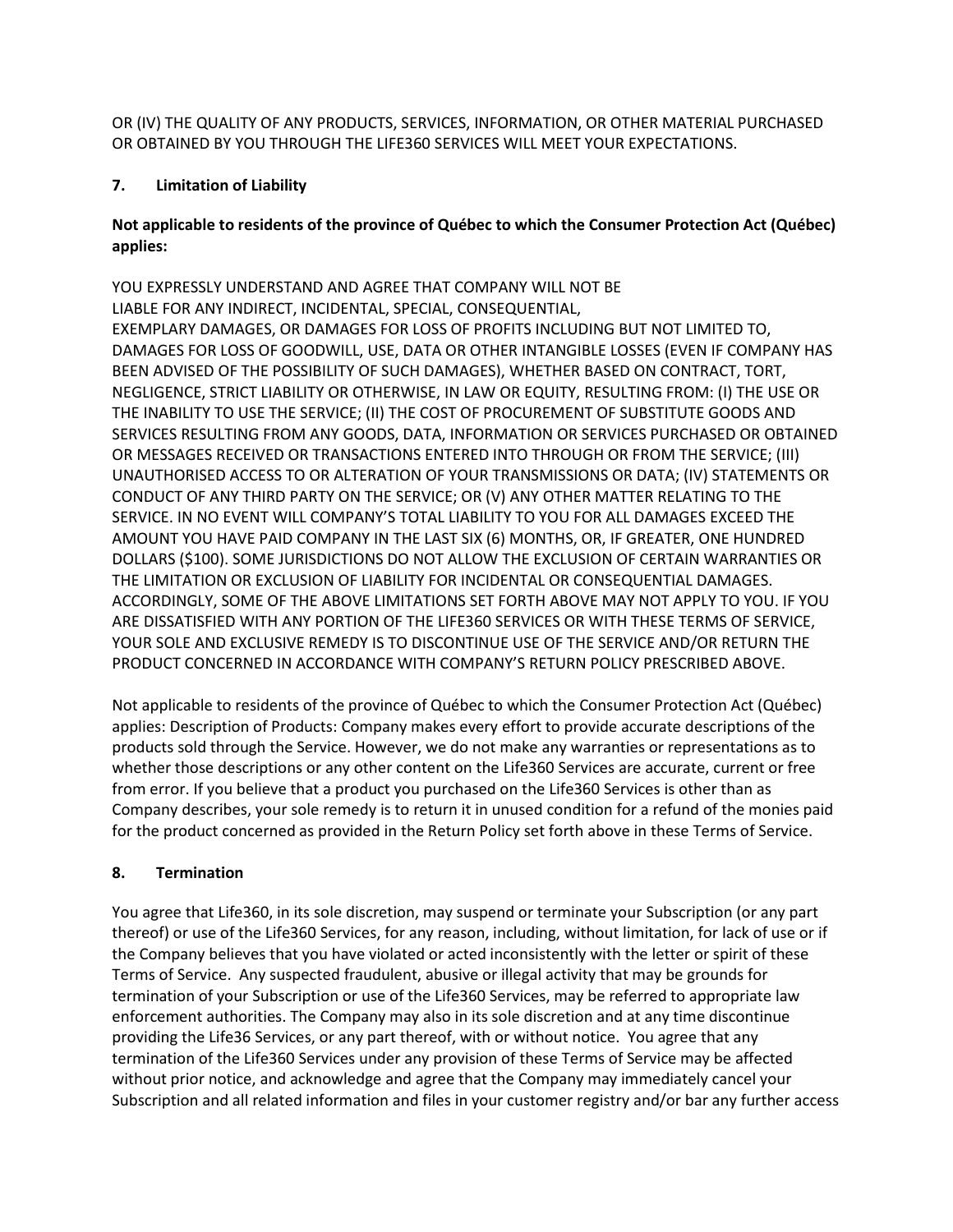to the Life360 Services. Further, you agree that the Company will not be liable to you or any third party for any termination of the Life360 Services.

#### **9. GENERAL**

These Terms of Service (and, in the event you use the Life360 Services to purchase Products, the additional information disclosed to you as part of the purchasing process) constitute the entire agreement between you and Life360 and govern your use of the Life360 Services, superseding any prior agreements between you and Life360 with respect to the Life360 Services. You also may be subject to additional terms and conditions that may apply when you use affiliate or third party services.

These Terms of Service apply to all users of the Life360 Services and Products, including, without limitation, individuals that have entered into a Subscription and other users of the Life360 Services. We have a Privacy Policy that you should refer to in order to fully understand how we collect and use your information.

Arbitration notice and Class action Waiver: Except for certain types of as governed by Small Claims Court, you agree that a dispute between you and us will be resolved by binding, individual arbitration and you waive your right to participate in a class action lawsuit or class-wide arbitration.

Not applicable to residents of the province of Québec to which the Consumer Protection Act (Québec) applies: These Terms of Service will be governed and construed in accordance with the laws of the Province of British Columbia without regard to its conflict of law provisions and the parties hereto irrevocably submit to the exclusive jurisdiction of the state and federal courts located in Vancouver, BC Canada. The parties expressly disclaim the application of the United Nations Convention for the International Sale of Goods.

No waiver of or consent to depart from the requirements of any provision of these Terms of Service shall be binding against Life360 unless it is in writing and is signed by the Company. The failure of the Company to exercise, and any delay of Life360 in exercising, any of its rights hereunder, in whole or in part, shall not constitute or be deemed a waiver or forfeiture of such rights, neither in the specific instance nor on a continuing basis. No single or partial exercise of any such right shall preclude any other or further exercise of such right or the exercise of any other right. The invalidity or unenforceability of any provision of these Terms of Service or any covenant herein shall not affect the validity or enforceability of any other provisions or covenants hereof or herein and any such invalid provision or covenants shall be deemed to be severable. You agree that regardless of any statute or law to the contrary, any claim or cause of action arising out of or related to use of the Life360 Services or the Products or these Terms of Service must be filed within two (2) years after such claim or cause of action arose or be forever barred. A printed version of these Terms of Service and of any notice given in electronic form will be admissible in judicial or administrative proceedings based upon or relating to these Terms of Service to the same extent and subject to the same conditions as other business documents and records originally generated and maintained in printed form. You may not assign these Terms of Service without the prior written consent of Company, but the Company may assign or transfer these Terms of Service, in whole or in part, without restriction. The division of these Terms of Service into sections and the section titles are for convenience only and have no legal or contractual effect. Notices to you may be made via either email or regular mail. The Life360 Services may also provide notices to you of changes to these Terms of Service or other matters by displaying notices or links to notices generally on the Service. If not already specified, references to "include" or "including" in each